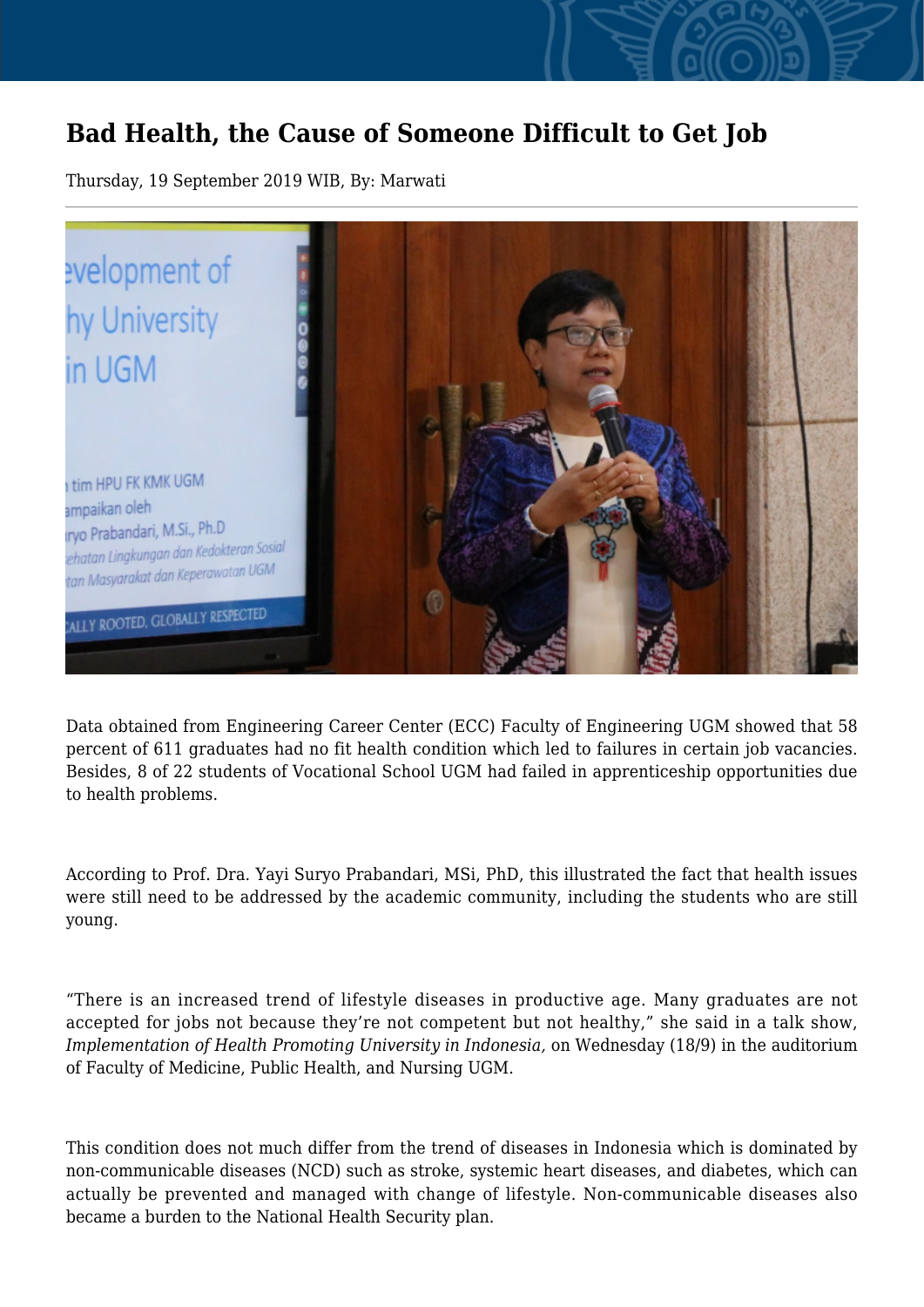"Non-communicable diseases actually emerged after a long time, which can actually be changed by changing the lifestyle besides medicine and therapy," she said.

She explained five aspects that became the factors for certain non-communicable diseases in Indonesia, namely smoking habit, alcohol consumption, blood pressure increase and obesity, less nutrition, and lack of physical activities.

To address the problem, UGM in the past few years has campaigned a healthy lifestyle through the Health Promoting University (HPU), which is an approach to create a learning environment and organisational culture that can improve health and work productivity.

At UGM, HPU focuses on 5 things: physical activities, healthy diet, prevention of cigarettes and drug use, mental health campus, and campus participation to conduct early detection and monitoring of risk factors for non-communicable diseases. These are realised in activities such as the declaration of a smoke-free zone on campus, sporting facilities such as jogging track, model food composition plate and traffic light food warning, and also socialisation involving staff, lecturers, and students.

The development of HPU at UGM stemmed from the initiation of Asean University Network (AUN) to design a healthy campus framework in August 2016. UGM attended the meeting and joined the team to design the framework; hence, the HPU at UGM. Through the health promotion programme, a significant change is expected to arise in terms of health levels of UGM academic community.

"The benefits of the HPU are that we have productive staff and excellent students. If all is positive, later in life we can be active senior citizens," she said.

Director of Health Promotion in Health Ministry, dr. Rizkiyana Sukandhi Putra, M.Kes, added the output of the health promotion programme was not only the health, but also the well-being. Amidst the Industry 4.0, she expected disruption also emerged in health area to push the health promotion in the future. "We hope there will be disruptions arising in the health promotion that we do," she said.